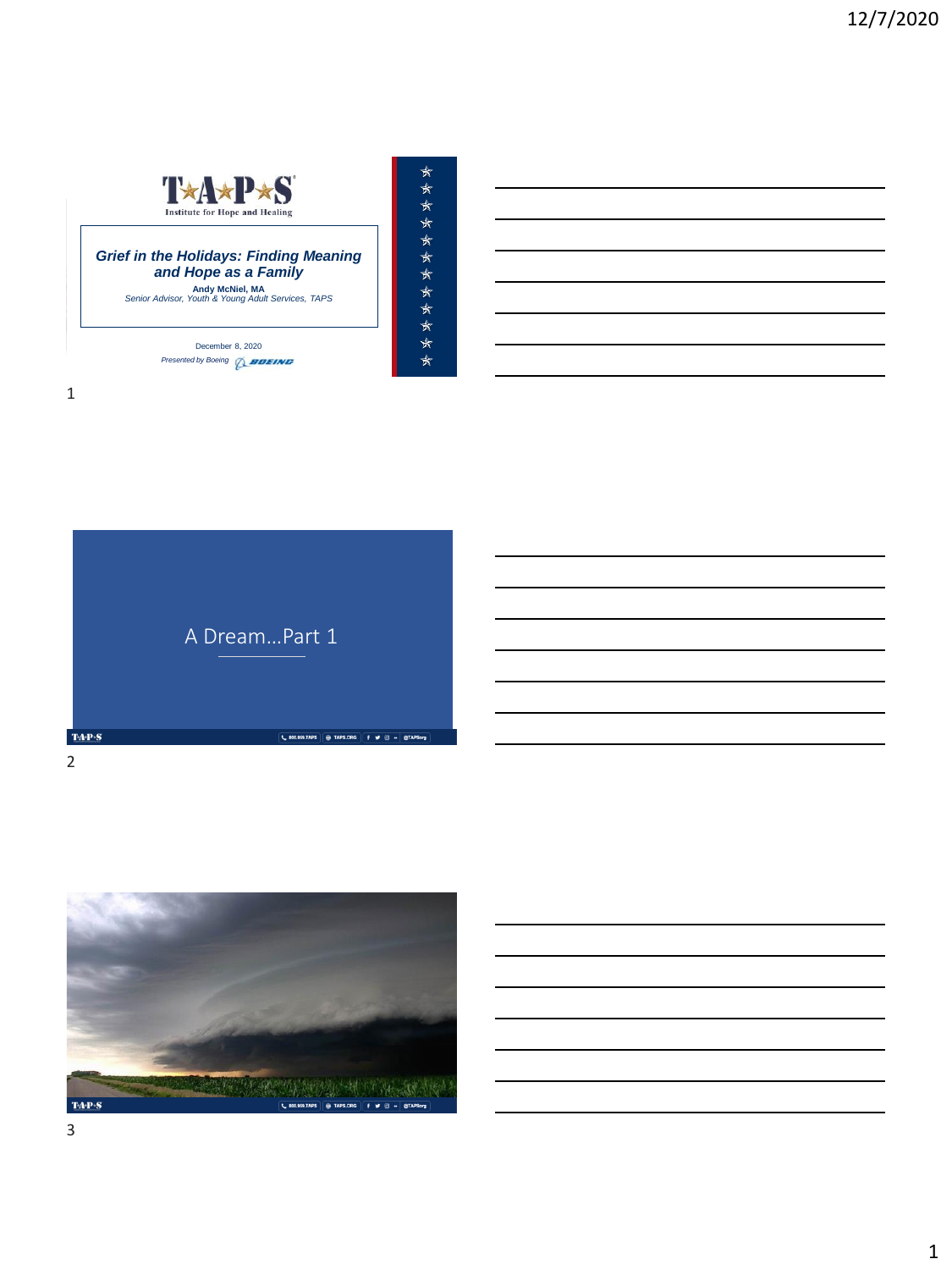

often lacks a language

Sad, Angry, Depressed,<br>Afraid, Exhausted,<br>Confused, Upset, Guilty,<br>Lonely, Forgetful,<br>Distrated, Overwhelmed,<br>Sacred, Chevarbelmed,<br>Heavy-Hearted, Shocked,<br>Wounded, Disappointed,<br>Newward, Unfocused,<br>Shattered, Drained,<br>Dis

 $\boxed{\textbf{C} \text{ 500.558,TAPS}} \oplus \text{TAP5.ORG} \begin{pmatrix} \textbf{f} & \textbf{w} & \textbf{0} \end{pmatrix} = \text{0TAP5org}$ 



 $TA-P-S$ 





6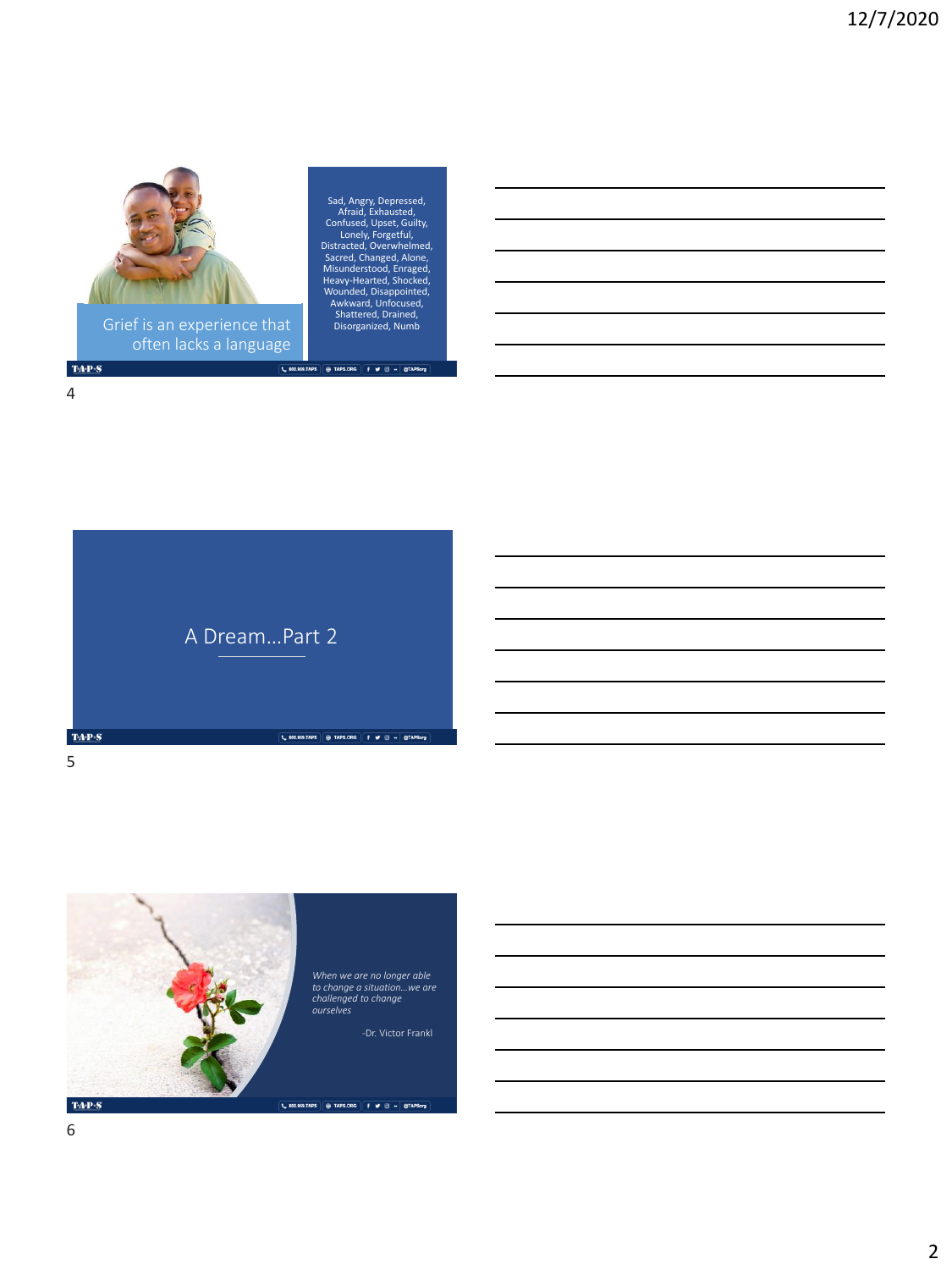

| <u> 1989 - Johann Barn, mars and de Branch Barn, mars and de Branch Barn, mars and de Branch Barn, mars and de Br</u>  |  |  |
|------------------------------------------------------------------------------------------------------------------------|--|--|
| and the control of the control of the control of the control of the control of the control of the control of the       |  |  |
| <u> 1989 - Johann Barn, mars ann an t-Amhain ann an t-Amhain ann an t-Amhain ann an t-Amhain an t-Amhain ann an t-</u> |  |  |
| and the control of the control of the control of the control of the control of the control of the control of th        |  |  |
|                                                                                                                        |  |  |
| <u> 1989 - Andrea Andrew Maria (h. 1989).</u>                                                                          |  |  |
|                                                                                                                        |  |  |



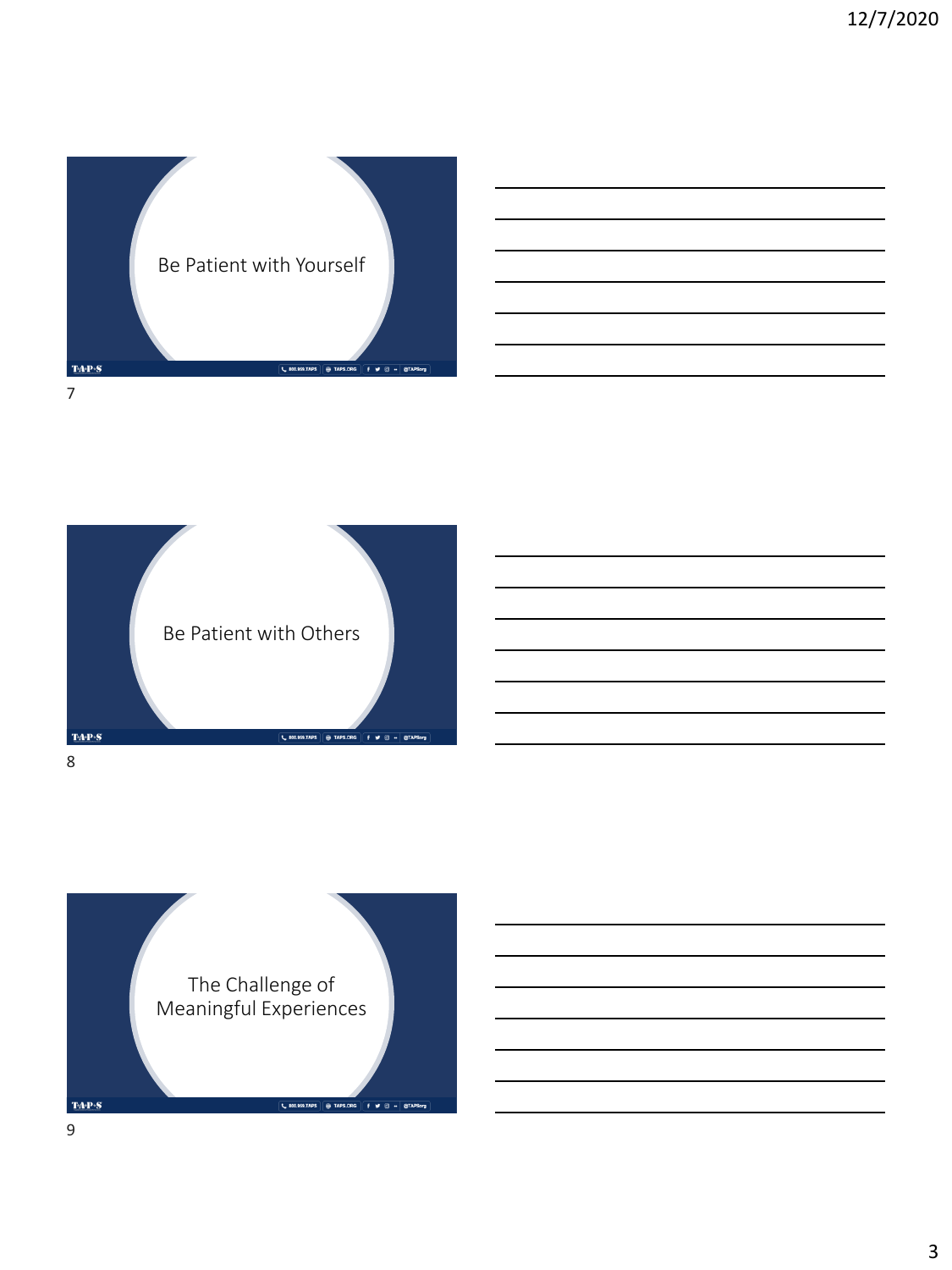## 

Victor Emil Frankl

• Born in Vienna, March 26, 1905 • Died September 2, 1997



| <u> 1989 - Johann Barn, amerikansk politiker (d. 1989)</u>                                                            |  |  |
|-----------------------------------------------------------------------------------------------------------------------|--|--|
|                                                                                                                       |  |  |
|                                                                                                                       |  |  |
| <u> 1989 - Andrea Stadt Britain, amerikansk politik (* 1958)</u>                                                      |  |  |
| <u> 1989 - Johann Stoff, deutscher Stoffen und der Stoffen und der Stoffen und der Stoffen und der Stoffen und de</u> |  |  |
|                                                                                                                       |  |  |

 $\mathbf{TA}\text{-}\mathbf{P}\text{-}\mathbf{S}$ 10



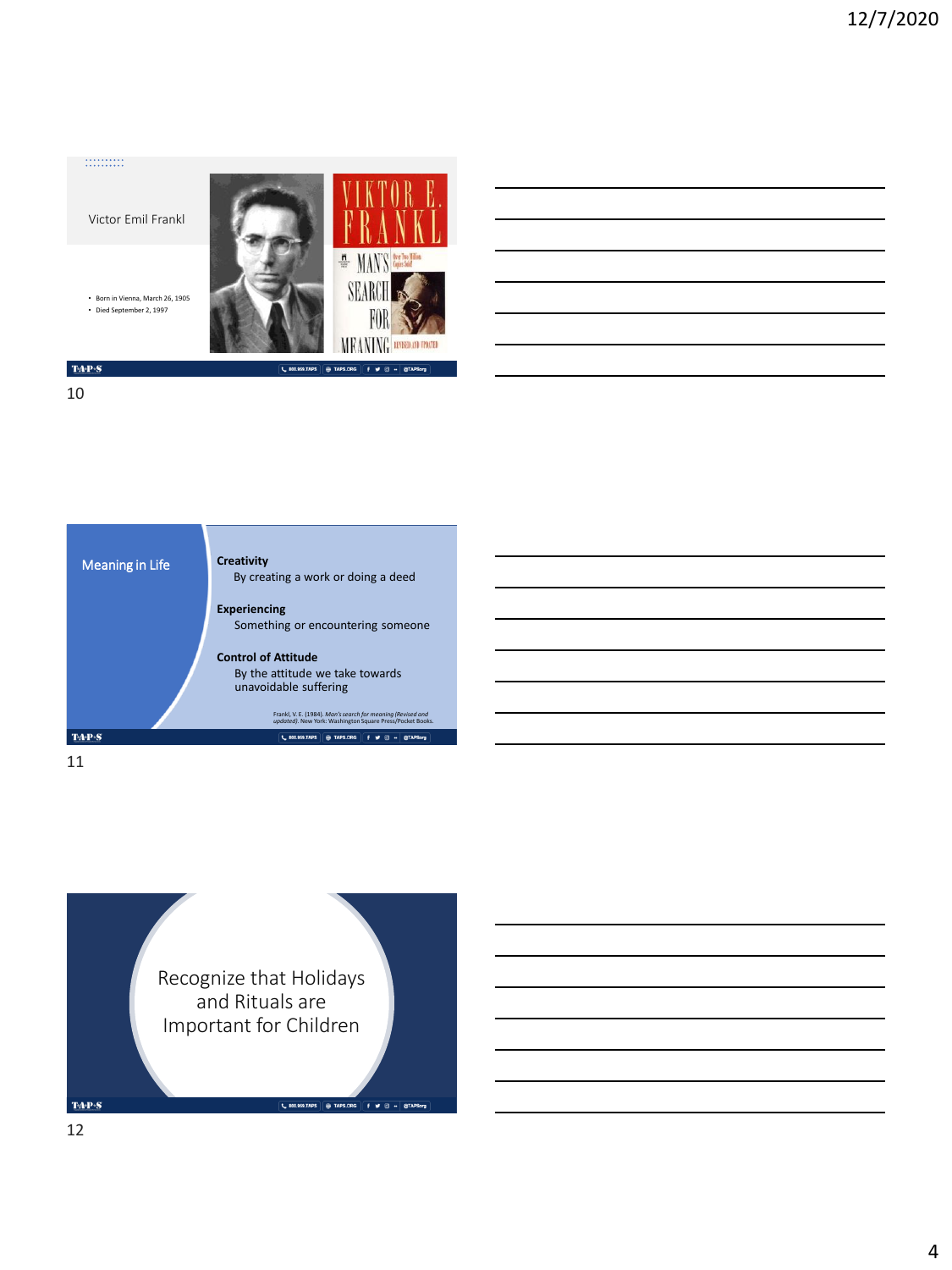## What Children Need

- Physical activity
- Positive relationships with peers
- Positive reinforcements of self-image • Options & the ability to choose
- Boundaries & accountability
- The truth
- Positive adult relationships
- Nurture



 $\mathbf{TA}\cdot\mathbf{P}\cdot\mathbf{S}$ 13



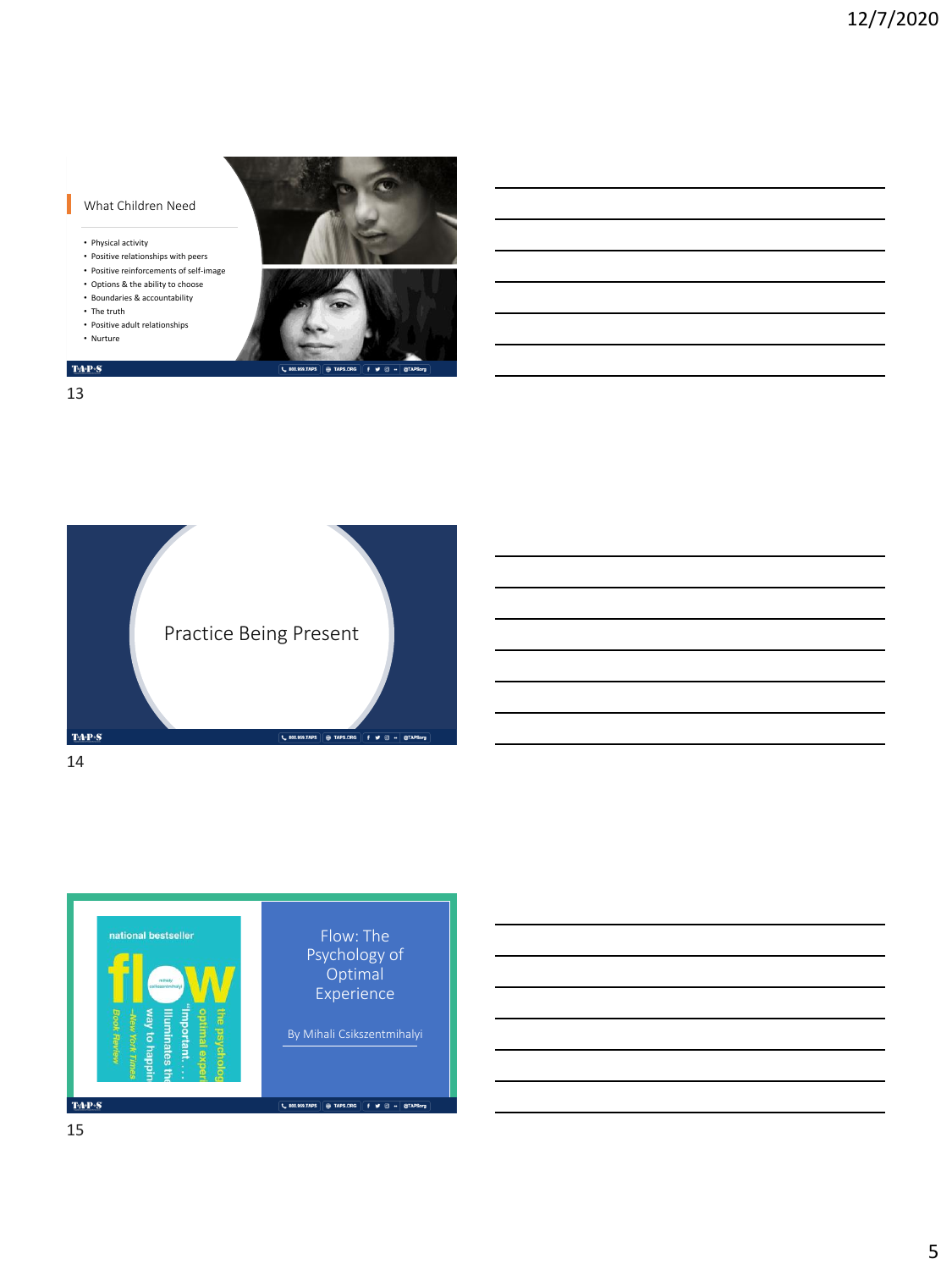

| <u> 1989 - Johann Barnett, fransk politiker (d. 1989)</u>                                                               |  |  |
|-------------------------------------------------------------------------------------------------------------------------|--|--|
| <u> 1980 - Johann Barn, amerikansk politiker (</u>                                                                      |  |  |
| <u> 1989 - Johann Harry Harry Harry Harry Harry Harry Harry Harry Harry Harry Harry Harry Harry Harry Harry Harry H</u> |  |  |
|                                                                                                                         |  |  |
|                                                                                                                         |  |  |
|                                                                                                                         |  |  |



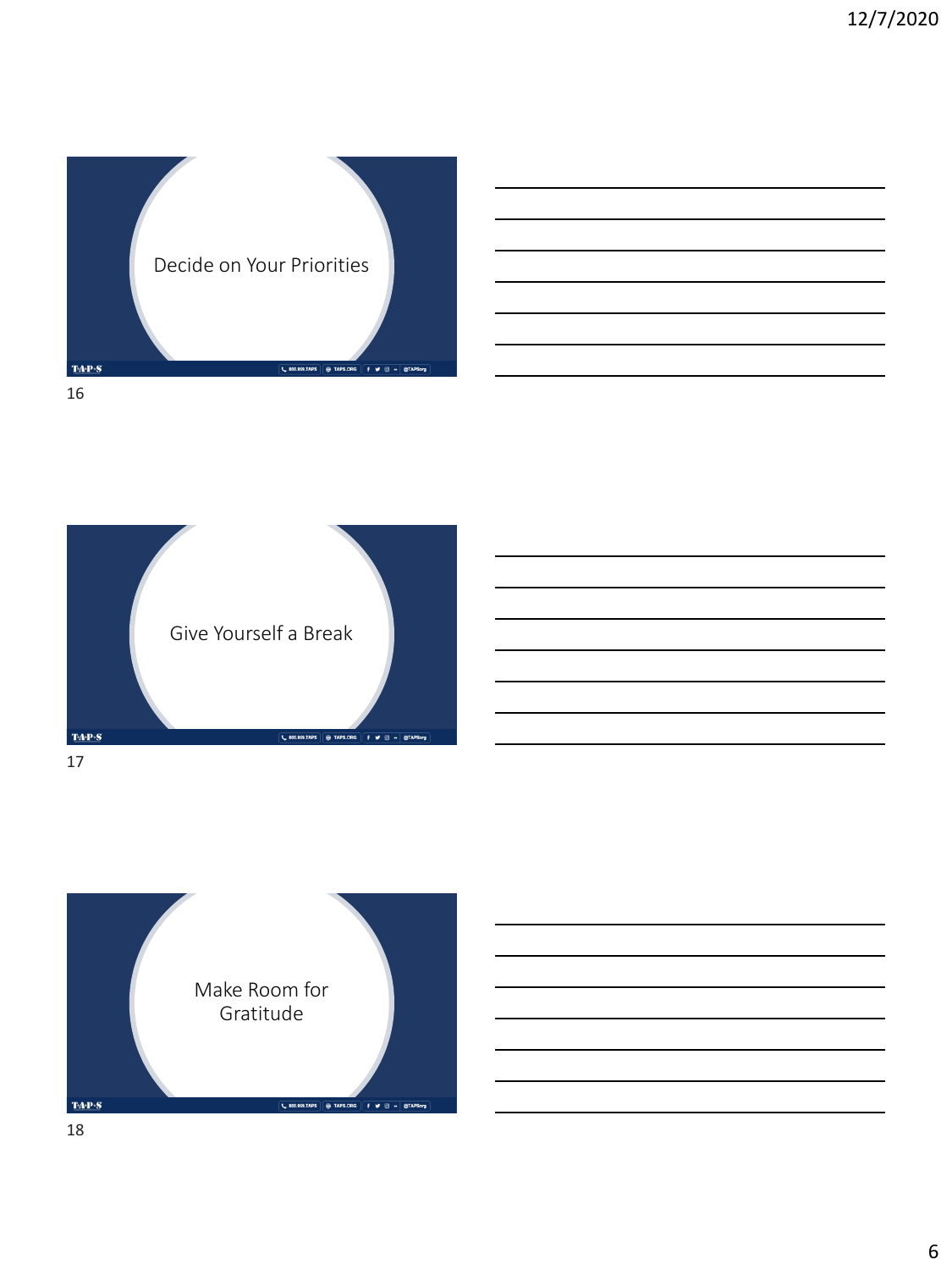A Hopeful Attitude



**800.959.TAPS TAPS.ORG @TAPSorg**

 $TA \cdot P \cdot S$ 

19

**Questions?**

 $\mbox{TaP}{S}$ 

20

## **Upcoming TAPS Institute Programs**

|            | December 15 Healing Trauma and Finding Hope in the Outdoors<br>Live Webinar, Noon-1:00 p.m. ET<br>Christine Lynn Norton, PhD, LCSW, Professor of Social Work,<br><b>Texas State University</b>                             |  |
|------------|----------------------------------------------------------------------------------------------------------------------------------------------------------------------------------------------------------------------------|--|
| January 12 | "Be Strong" and Other Myths of Grief<br>Live Webinar, Noon-1:00 p.m. ET<br>Kelvin Chin, MA, JD, Executive Director and Founder,<br>Overcoming the Fear of Death Foundation, Turning Within<br><b>Meditation Foundation</b> |  |
|            | Visit <i>taps.org/institute</i> to learn more and RSVP!                                                                                                                                                                    |  |
|            | <b>800.959.TAPS</b>                                                                                                                                                                                                        |  |